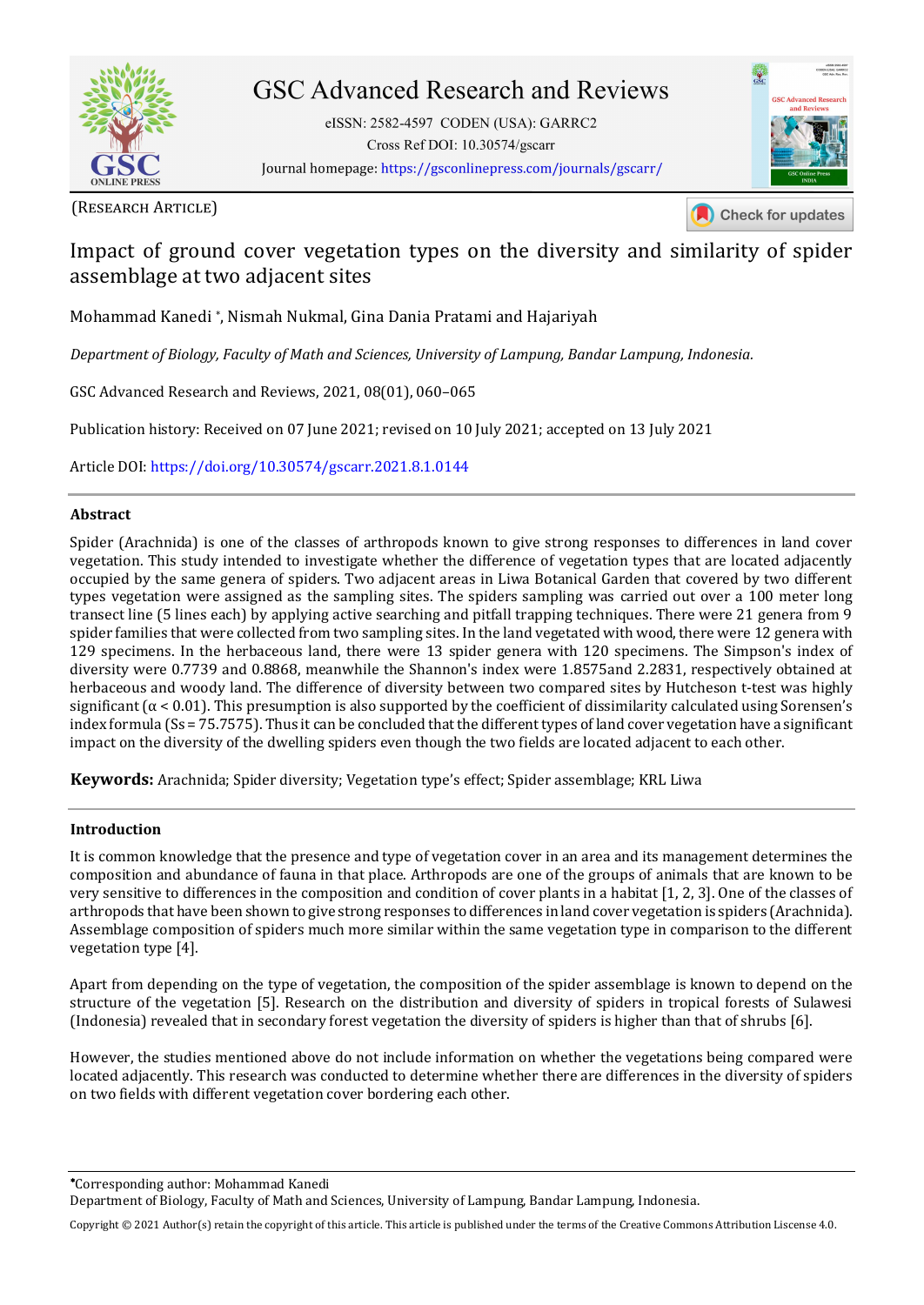## **Material and methods**

## **1.1. Study area**

This study was conducted in Liwa Botanical Garden, a park established by the West Lampung Regency authority as a place for collection, cultivation, preservation and displays of various types of plants both native and exotic. The garden (common designation: KRL Liwa) is located at the district of Balikbukit (5°02′18.45″S - 104°04′34.77″E), West Lampung Regency, Lampung Province, Indonesia. The garden which has an area of 86.68 hectares is located at an altitude of 800- 920 meters above sea level. The topography of the Liwa Botanical Garden area is hilly, with a fairly steep slope, some even with a slope of more than 40%. The climatological data owned by the botanical garden manager shows that the annual rainfall is 2,500-3000 mm, wet months 7-9 months, temperature range 17.5 - 7.5°C, relative humidity 72 - 98%, sunlight intensity 34 - 63%. [7]

This botanical garden is adjacent to the largest national park in Sumatra, the Bukit Barisan Selatan National Park, only separated by a small river called *Way Sindalapai*. Based on the land cover, this botanical garden consists of three types of vegetation, namely trees, shrubs and herbs. Area covered with trees and shrubs is defined as woody ground, while the area covered with herbaceous plants is called herbaceous ground (Figure 1)



BG (back ground) is a part of Bukit Barisan Selatan National Park bordering the garden; MG (middle ground) is the woods area covered by trees and shrubs; FG (foreground) is the herb area covered by herbaceous plants. MG and FG are assigned as the sampling sites of spiders.

**Figure 1** Photograph of the study area.

## **1.2. Sampling**

Spiders sampling was conducted on those two fields depicted in Figure 1, namely woody and herbaceous grounds. The animals sampling was carried out over a 100 meter long transect line. The number of transects made in the two sampling areas, the woody and herbaceous lands, is 5 lines each. The spider sampling was carried out using active searching and pitfall trapping techniques.

Active searching is intended to catch spiders that are nesting in the nest or that are actively moving or jumping. Active searching technique is the direct catching of spiders using a sweeping net along the transect (100 meters) within a range of 5 meters to the left and right of the transect line. The spiders that are caught are put in an anesthetic bottle which already contains tissue paper that has been dripped with acetone. After that, the spider is put in a bottle containing 40% alcohol fixative.

The pit-fall trapping technique is applied in an attempt to catch spiders that are actively moving on the surface of the ground. The traps were set in the transect line. The number of traps planted per transect was 10. The ten traps were placed alternately at a distance of 10 meters, five on the left and five on the right of the line. The traps consisted of open plastic cups (6 cm in diameter and 9 cm deep). The trap cups were buried into the ground until the lip of the cup is level with the ground. The cup was filled with a mixture of water and detergent and spiked with table salt as a preservative. Trapping results are collected after 24 hours of the trap being set.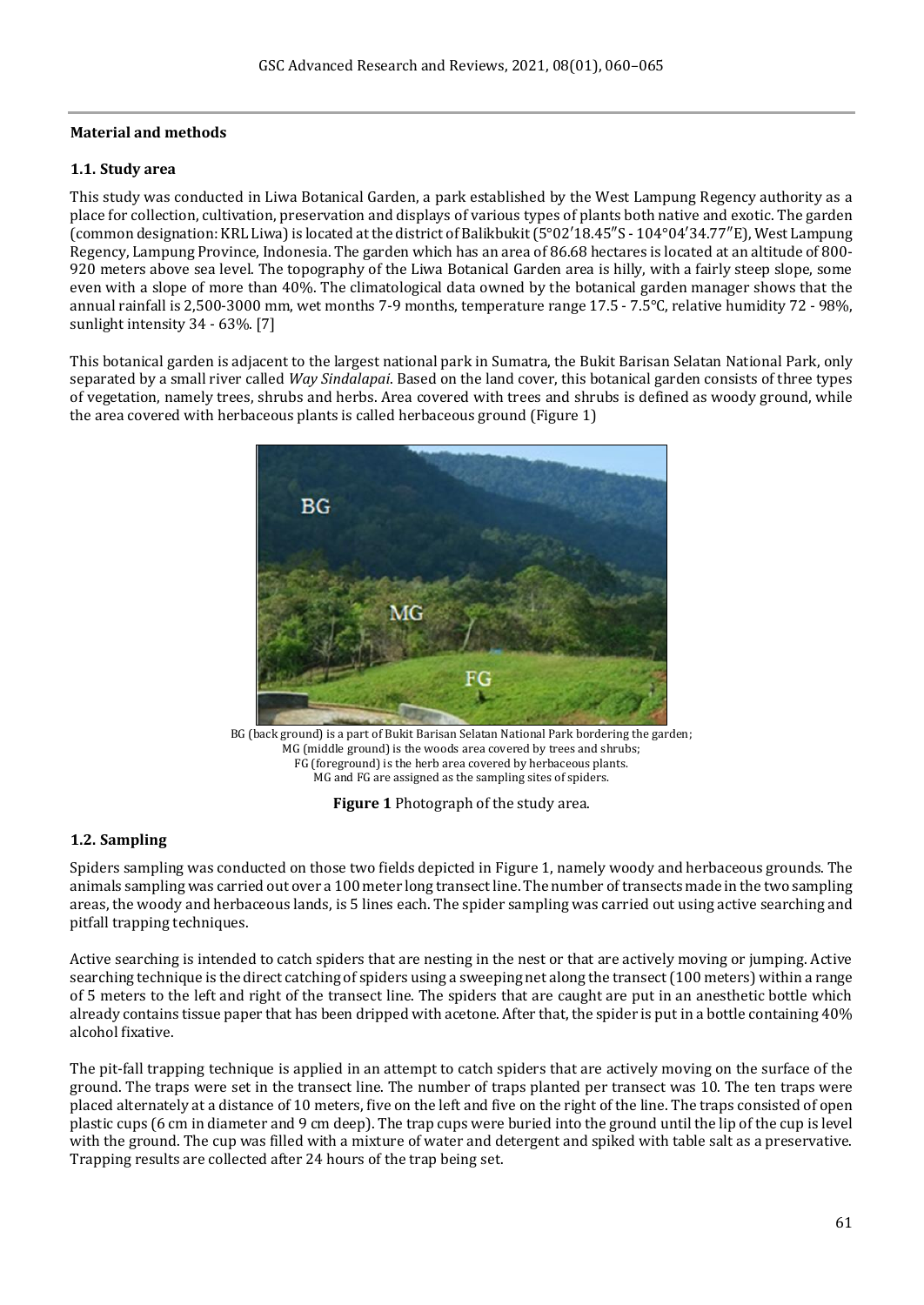The process of identification is based on the morphology and the determination of spiders carried out to the Genera level using various reference books such as: Barrion and Litsinge (1995) and Deeleman-Reinhold (2001) [8,9].

#### **1.3. Data analysis**

The data analysis applied in the study adopted from Adelusi et al.(2018),i.e. by analyzing the diversity of spiders using Simpson's index of diversity (1-D), Shannon-Wiener diversity index (H′), and Sorensen's similarity index (Ss)[10].

The Simpson's index of diversity (1-D) was calculated using following formula:

$$
1 - D = 1 - \left(\frac{\sum_{i=1} n i (n i - 1)}{N(N-1)}\right)
$$

Where: D = Simpson's index; *ni* = number of individuals of the i-th species; N = total number of entities.

Next, the Shannon-Wiener diversity index (H′) was quantified using formula bellows:

$$
H' = -\sum p i \ln p i
$$

Where: H' = Shannon-Wiener index; p*i* = (n*i*/N) proportion of the *i-*th species; n*i* = number of *i*-th species; N = total number of individuals; ln = natural logarithm

To let Shannon diversity index of the two spider sampling areas can be compared statistically, the Hutcheson t-test was applied using formula recommended by Magurran (1988) [11].

$$
t = \frac{H1' - H2'}{\sqrt[2]{Var H1' + Var H2')}}
$$

Where:  $t = t$  test value; Hi' = Shannon diversity index at the i-th area; var  $H'$  = variance in diversity

For this purpose, variance in diversity (Var H') is calculated using following formula:

Var H' = 
$$
\frac{\sum pi(\ln pi)^2 - (\sum pi \ln pi)^2}{N} - \frac{S-1}{2N^2}
$$

Where: S = total number of species;  $pi = \frac{ni}{N}$  proportion of the *i*-th species; N = total number of individuals.

To determine the appropriate range of the t distribution, the degrees of freedom can be calculated using the formula:

df = 
$$
\frac{(\text{Var H1}' + \text{Var H2}')^2}{[(\text{Var H1}')^2/\text{N1}] + [(\text{Var H2}')^2/\text{N2}]}
$$

Where:  $df=$  requisite degree of freedom (*df*) in t test; Var Hi'= variance in diversity of i-th site; N<sub>i</sub> = total number of individuals at i-th site.

The formula of Sorensen's Similarity Index (Ss) is:

$$
Ss = \frac{2a}{(2a+b+c)} \times 100
$$

Where:  $a =$  number of species found at the two sites;  $b =$  number of species found only at the first site;  $c =$  number of species found only at the second site.

#### **Results and discussion**

The number of spider specimens according to their clan and family that we managed to collect from two locations, namely herbaceous and woody vegetation areas, is presented in Table 1.Next, the quantification results of the diversity of spiders at the two locations that were compared using diversity indices of Simpson and Shannon-Wiener are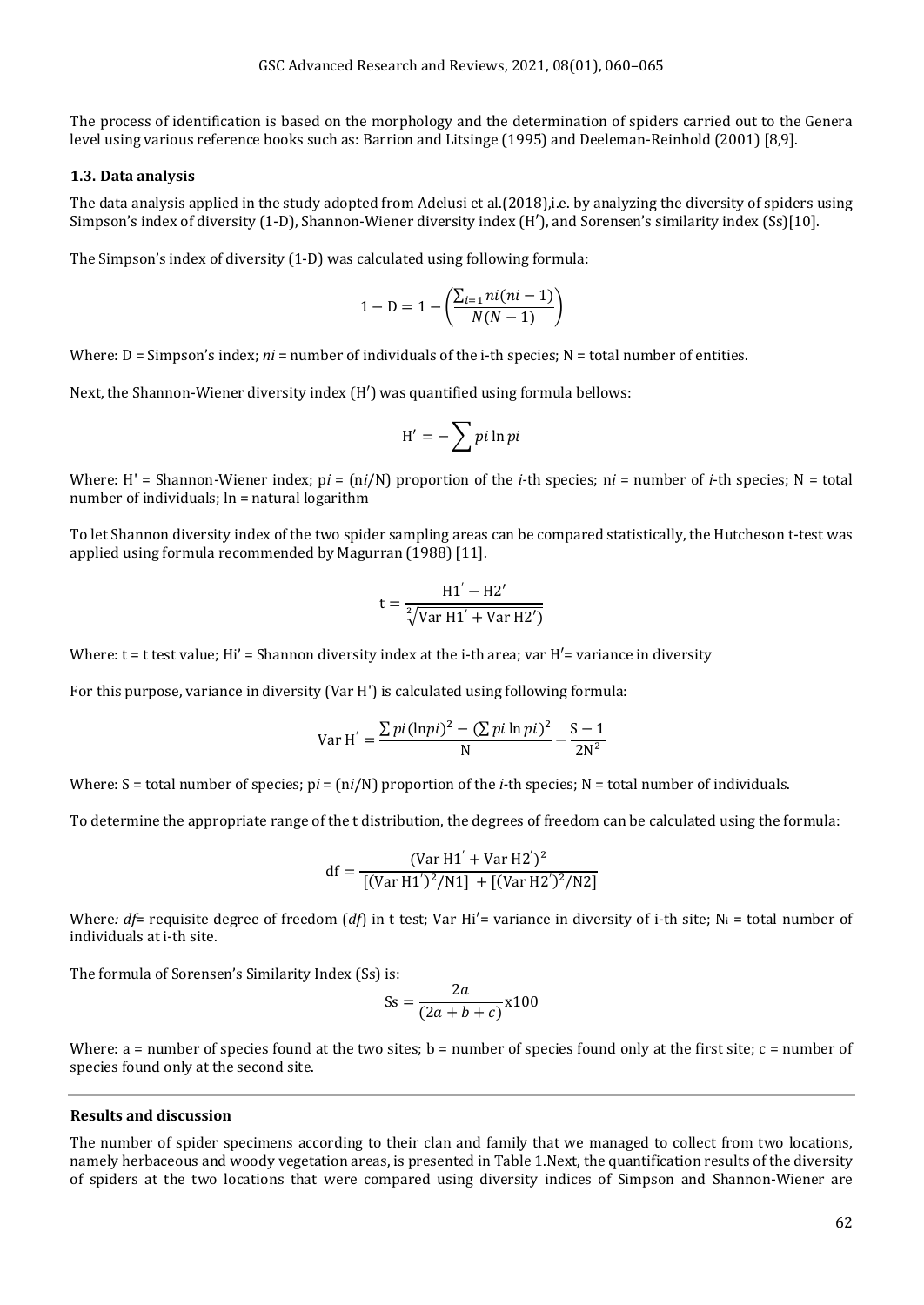presented in Table 2.Meanwhile, the results of statistical tests using the Hutcheson t-test on the variance in diversity at the two spiders sampling sites are presented in Table 3.

**Table 1**Spider specimens from two compared sampling sites

| Familia                               | Genera             | <b>Number of individuals</b> |                  |  |
|---------------------------------------|--------------------|------------------------------|------------------|--|
|                                       |                    | <b>HG</b>                    | WG               |  |
| Agelenidae                            | Tegenaria sp.      | $\theta$                     | $\overline{4}$   |  |
| Araneidae                             | Cyclosa sp.1       | 23                           | 14               |  |
|                                       | Cyclosa sp.2       | 10                           | 16               |  |
|                                       | Nephila sp.        | 8                            | 2                |  |
|                                       | Gasteracantha sp.1 | $\theta$                     | 15               |  |
|                                       | Gasteracantha sp.2 | $\boldsymbol{0}$             | 9                |  |
|                                       | Argiope sp.        | 0                            | 2                |  |
|                                       | Neoscona sp.       | 3                            | $\boldsymbol{0}$ |  |
| Corinnidae                            | Corinnomma sp.     | 3                            | $\theta$         |  |
| Ctenizidae                            | Ctenizasp.         | $\theta$                     | 2                |  |
| Lycosidae                             | Rabidosa sp.       | 54                           | 26               |  |
|                                       | Trochosa sp.1      | 6                            | $\mathbf{0}$     |  |
|                                       | Trochosa sp.2      | $\mathbf{1}$                 | $\mathbf{0}$     |  |
| Phalangiidae                          | Phalangium sp.     | $\mathbf{1}$                 | $\mathbf{0}$     |  |
| Salticidae                            | Simaetha sp.       | 0                            | 10               |  |
| Tetragnathidae                        | Leucauge sp.       | $\boldsymbol{0}$             | 11               |  |
| Theridiidae                           | Theridion sp.      | $\theta$                     | 7                |  |
|                                       | Steatoda sp.       | $\theta$                     | 2                |  |
|                                       | Argyrodes sp.1     | 13                           | 0                |  |
|                                       | Asagena sp.        | 5                            | $\theta$         |  |
|                                       | Argyrodes sp.2     | $\overline{c}$               | $\mathbf{0}$     |  |
| HG=Herbaceous ground; WG=Woody ground |                    |                              |                  |  |

**Table 2** Diversity indices of both sampling sites

| <b>Parameters</b>                  | <b>Vegetation types</b> |         |
|------------------------------------|-------------------------|---------|
|                                    | <b>Herbaceous</b>       | Woody   |
| Number of Genera                   | 12                      | 13      |
| Number of individuals              | 129                     | 120     |
| Simpson's index of diversity (1-D) | 0.7739                  | 0.8868  |
| Shannon-Wiener index (H')          | 1.8575                  | 2.2831  |
| Variance in diversity (Var H')     | 0.00771                 | 0.00305 |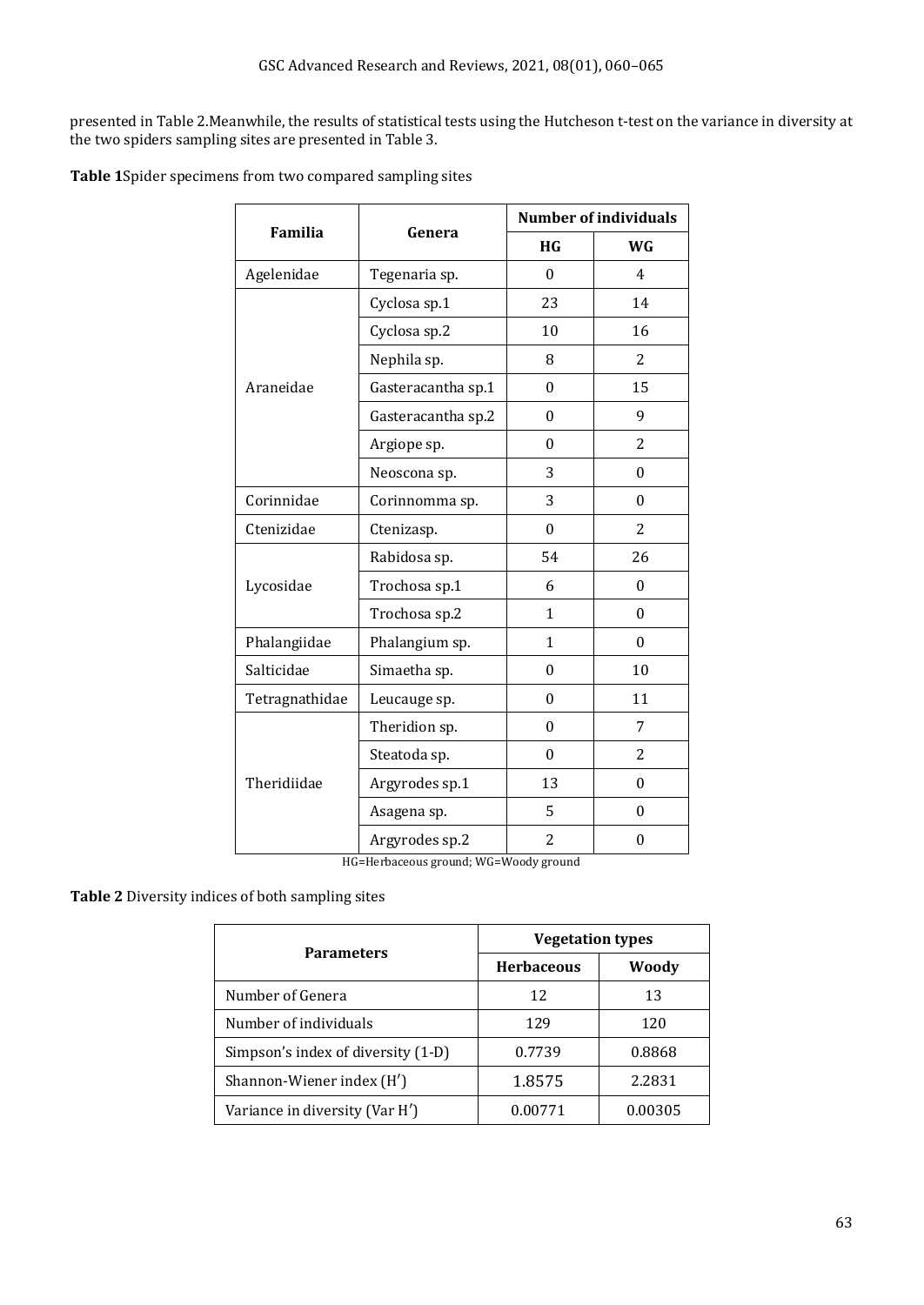**Table** 3 Results of Hutcheson t-test against the variance in diversity of both sites

| <b>Parameters</b>                      | Score/value |  |
|----------------------------------------|-------------|--|
| Hutcheson t-test                       | 4.1030      |  |
| Degree of freedom (df)                 | 215         |  |
| t-distribution limit $(t_{215; 0.01})$ | 2.601       |  |

The last, the results of the similarity quantification using the Sorensen's similarity index, we get the Ss=24.2424. Since similarity is the opposite of dissimilarity, so the similarity coefficient can be modified to a coefficient of dissimilarity by taking its inverse:  $1-Ss = 100 - 24.24 = 75.7575$ .

### **Discussion**

Based on the actual data and the results of quantitative analysis of the spider samples obtained from two adjacent sampling sites in this study, it is clear that the type of ground cover vegetation determines the composition of the occupant spiders. Where the diversity indices (Simpson and Shannon-Wiener) of spiders at the area covered by vegetation comprised of trees and shrubs are higher that of covered by herbaceous vegetation. Based on the Hutcheson t-test results, the difference of diversity of spider genera between woody ground and herbaceous land is highly significant ( $\alpha$  < 0.01).

This confirms the results of research that has been carried out in many regions of the world which reveal that differences in vegetation types, structure and conditions greatly affect species composition of the spider assemblage. The impact of the type, structure and condition of vegetation on the diversity and abundance of spiders can be seen, among others, in the research reported by Greenstone (1984) in Costa Rica, Russell-Smithand Stork (1995) in Borneo, Samu et al. (2014)in Hungary, or Junggebauer et al. (2021) in Sumatra [12, 13, 14, 15].

The high diversity of spiders on land with higher and dense vegetation is thought to be related to their role as predators requiring a variety of prey species [16]. As has been revealed by Meloni et al. (2020), the decreasing vegetation cover and/or changes in vegetation pattern towards small and over-dispersed vegetation patches can lead to decrease in ground arthropods diversity [17]. The complex vegetation of forests and shrubs is known to provide shelter and hibernation, oviposition, and foragi ng sites for major kinds of arthropods including spiders [18].

## **Conclusion**

The composition of the spider genera is proven to be largely determined by the type of land cover vegetation. The land covered by vegetation consisting of trees and shrubs is inhabited by a more diverse genus of spiders than land covered by herbs, even though the two fields share a border.

## **Compliance with ethical standards**

## *Acknowledgments*

Authors sincerely thank the management of Liwa Botanical Garden, especially to Mr. Sukimin (Kepal UPTD Kebun Raya Liwa), for his support.

## *Disclosure of conflict of interest*

Authors declared there is no conflict of interest.

#### **References**

- [1] The abundance and diversity of beneficial arthropods in citrus orchards. Bulletin of Entomological Research. 100(4): 489-499.
- [2] Zayadi H, Hakim L, SetyoLeksono A. Composition and Diversity of Soil Arthropods of Rajegwesi Meru Betiri National Park. The Journal of Tropical Life Science. September 2013; 3(3): 166 – 171.